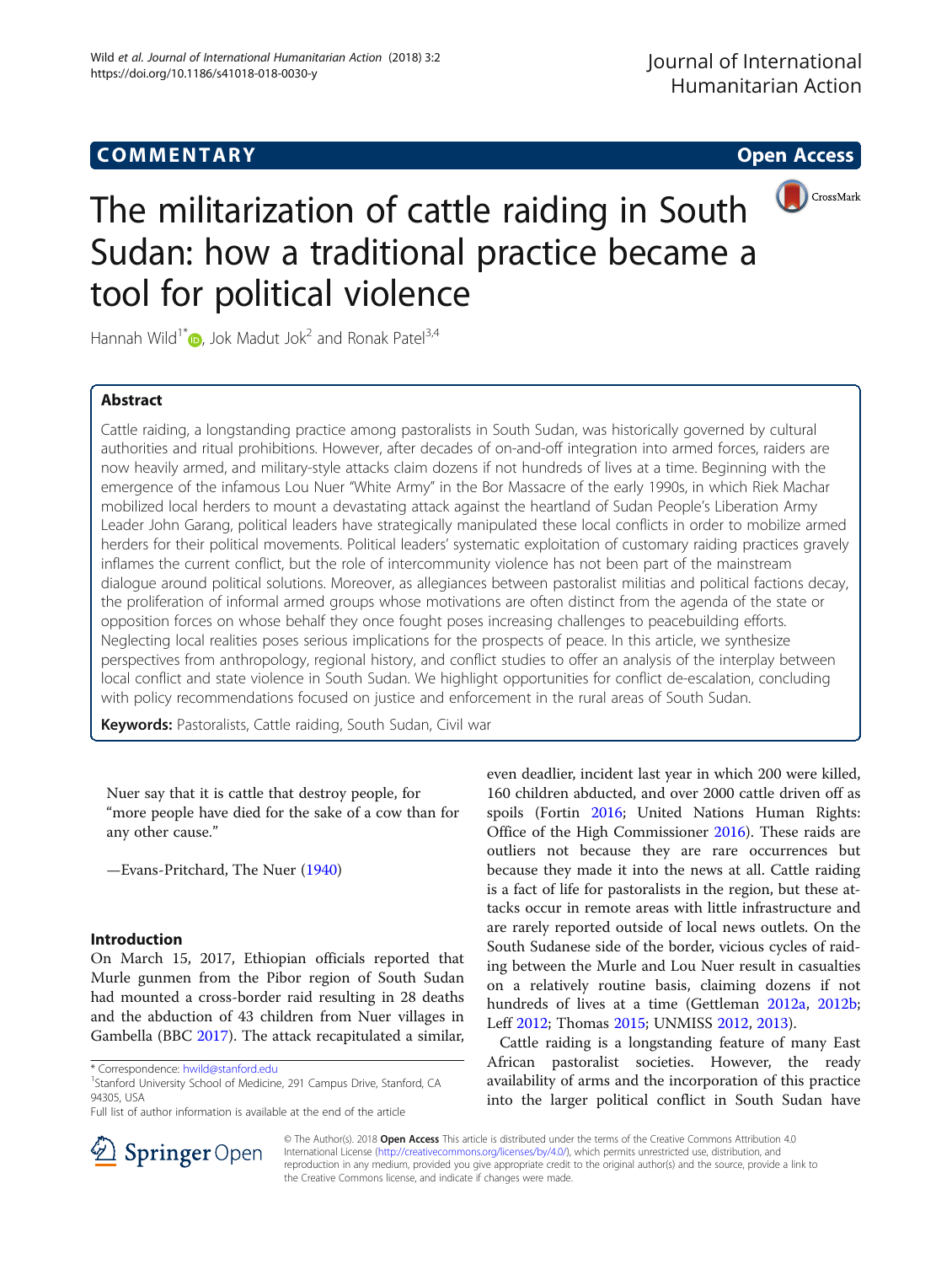intensified the violence to unprecedentedly deadly levels. Raiders who once mounted attacks with spears are now armed with AK-47s available for as little as the price of two cows. After decades of on-and-off integration into state armed forces, some are equipped with heavy arms including rocket-propelled grenades and machine guns (Leff [2009,](#page-9-0) [2012\)](#page-9-0). Sadly, many of these weapons come from the South Sudanese state itself, as guns collected from sources including disarmament programs often end up back in the hands of civilians, whether through direct provisioning or via patronage networks with access to weapon depots (Kuol [2017\)](#page-9-0).

Devastating, military-scale attacks targeting civilians and entire communities are being routinely incorporated into the raiding repertoire. During an outbreak of violence between Murle and Lou Nuer communities from December 23, 2011, to February 4, 2012, a period of just over a month, fact-finding missions by the United Nations Mission in South Sudan (UNMISS) conservatively tallied 44 discrete attacks and counter-attacks resulting in 276 deaths, 25 abductions, and thousands of raided cattle (UNMISS [2012](#page-9-0)). The following year, a single incident on February 8, 2013, resulted in almost half the loss of life incurred during these 6 weeks, when Murle raiders attacked a group of Lou Nuer civilians as they migrated to seasonal grazing grounds, killing over 100. Many of the dead were women, children, and elderly. Reports of stolen cattle are often inflated in hopes of compensation: for example, local authorities and Lou Nuer youth claimed a wildly implausible 60,000 cattle raided during this incident. However, the County Commissioner reported up to 4000 heads of cattle stolen, approximately half of which were recovered by the Sudan People's Liberation Army (SPLA). These numbers still represent a significant blow to the livelihood of the victims, who depend on their herds for subsistence (UNMISS [2013](#page-9-0)).

The root causes of the current conflict in South Sudan are notoriously complex and long standing. Most peace efforts have, appropriately, focused on national-level agreements such as implementation of the 2015 Agreement on the Resolution of Conflict in South Sudan (ARCISS) (IGAD, Intergovernmental Authority on Development [2015](#page-9-0)), the role of UNMISS peacekeeping operations, and the possibility of an African Union trusteeship (Gettleman [2013](#page-9-0); Knopf [2016](#page-9-0); Mamdani [2017](#page-9-0)). Undoubtedly, intervention at all levels will be required for any kind of long-standing peace. But locallevel dynamics are neglected at a significant cost. As a 2013 Sudd Institute report states:

the independence of South Sudan may have little meaning for them in terms of their day-today security. Many communities say that independence has only ended a certain kind of war, but has left sources of insecurity most relevant to them unmitigated - the "mini-wars" that continued to occur between rival ethnic groups and communities... (Jok [2013](#page-9-0), 7)

The context-specific features of any crisis have significant implications for policies that seek to mitigate violence. In the case of South Sudan, endemic cattle raiding creates dynamics that are easily coopted by the military and political objectives of those in power and quickly mobilized along ethnic lines. Analyses that treat cattle raiding as a primarily cultural phenomenon rather than part of the history of war in the region risk overlooking a central component of the current conflict. Cattle raiding, a long-standing historical reality, now significantly exacerbates the political conflict and poses threats to civilian wellbeing that rival the more visible atrocities committed by the SPLA and opposition (SPLA-IO) forces. But the issue has been by turns exoticized or, more commonly, omitted from serious consideration in the mainstream dialogue about causes of conflict and prospects for peace.

Why do such incidents not shock the international audience in quite the same way? Are they relegated to the category of "ethnic violence" and "cultural practices"? To the extent that these raids are cultural, they are a mutant breed of traditional forms of raiding and extensions of political rivalries at the national level. As we explore in this article, this transformation was deliberately wrought by political elites in order to mobilize civilian raiders for their own ambitions, transforming what was once a feature of life in pastoralist communities into a tool for struggle over political power. Their efforts to undermine the rituals and cultural authorities that traditionally governed intercommunity violence have been devastatingly successful. The push for a political solution in South Sudan must include local parties to the conflict. At a minimum, mechanisms to address local violence must be built into any national-level political settlements. To effectively support South Sudanese communities in restoring traditional checks on cattle raiding, stakeholders must have a rigorously accurate understanding of the role of these practices in pastoralist society and what features of the customary institutions that once governed them might be leveraged for peace.

This article seeks to contribute to the dialogue around peacebuilding in South Sudan by synthesizing the literature on the neglected role of pastoralist militias and informal armed groups in the current conflict. Drawing on secondary sources from anthropology, regional history, and conflict studies, we offer a comprehensive narrative

For some communities, their ongoing experiences with ethnic and inter-communal violence is so intense and localized that the end of the North-South war and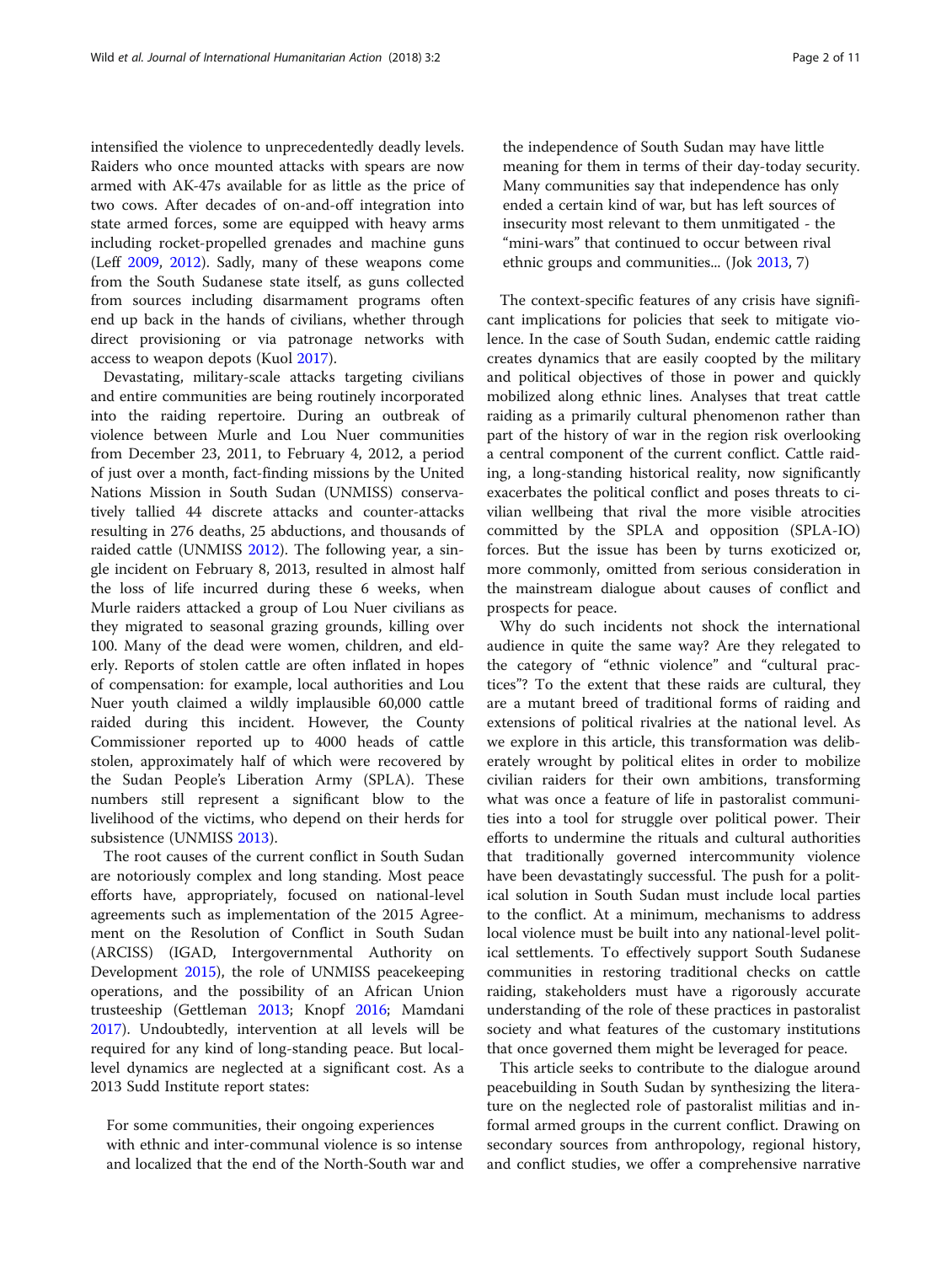account of the politicization and militarization of pastoralist cattle raiding from the time of the Second Sudanese Civil War up to the present day. We focus on the strategic manner in which Sudan People's Liberation Army/ Movement (SPLA/M) and Sudan People's Liberation Army/Movement-in-Opposition (SPLA/M-IO) leaders including President Salva Kiir and opposition leader Riek Machar have coopted intercommunal violence between pastoralist communities to mobilize military support for their political agendas, a dynamic which has seriously exacerbated the ongoing crisis.

In our discussion, we will primarily consider the Nuer White Army and Dinka titweng/gelweng, the two pastoralist informal armed groups who have arguably played the most significant role in conflict since the Second Sudanese Civil War and who were both closely involved in the 2013 outbreak of violence in Juba that sparked the current crisis. We begin with an overview of the predominant dynamics that motivated and governed cattle raiding prior to the significant politicization of these practices. Tracing the origins of these two armed groups and, using several case examples beginning with the 1991 Bor Massacre, we demonstrate how intercommunity animosity sown by cattle-raiding feuds has been exploited to perpetuate military-scale political violence. We conclude by discussing the complex relationship between these pastoralist militias and SPLA/M and SPLA/M-IO forces, emphasizing in particular the distinction between the agendas of political elites and those of the pastoralist informal armed groups who episodically fight on their behalf.

With no clear political solution in sight, the policy implications of these distinctions are profound. Most dialog focuses exclusively on political elites and state institutions, yet assessments that exclude or ignore the interaction between elites and local actors are incomplete. Continued failure to address the grievances which motivate these informal armed groups to participate in conflict will prove a persistent barrier to durable peace in South Sudan. As measures such as an arms embargo and targeted sanctions stall at the United Nations Security Council and the 2015 Agreement on the Resolution of Conflict in South Sudan fails to yield significant progress, our article highlights under-explored opportunities for conflict de-escalation by integrating local actors and cultural authorities into a comprehensive peace process. We emphasize the need for increased inclusivity in the peace process in order to account for a broader range of non-state actors, especially pastoralist militias, and provide the necessary background for policymakers and academic communities engaged in these debates.

### Main text

Life in pastoralist society revolves around cattle, which are the heart of pastoralist economic and social systems, as well as a main source of nutrients in the form of milk and fresh blood (Evans-Pritchard [1940](#page-9-0)). Bridewealth in cattle is required for marriage, and herd size is often a reliable indicator of male social status as well as the status of the family into which he is marrying (Glowacki and Wrangham [2015;](#page-9-0) Small Arms Survey [2014\)](#page-9-0). These structures create some of the incentives that have historically perpetuated inter-community cattle raiding in the region. Anthropologists working throughout East Africa have described similar raiding practices among pastoralist groups, including those central to the conflict in South Sudan such as the Nuer, Dinka, and Murle, as well as those on the periphery (Bollig [1990](#page-8-0); Gray et al. [2003](#page-9-0); Hutchinson [2000](#page-9-0); Schilling et al. [2012;](#page-9-0) Thomas [2017](#page-9-0)). Even prior to the militarization of these practices, cattle raiding in its "traditional" form was not benign. Raids posed a significant threat to the health and wellbeing of pastoralists and to their communities in the form of mortality for young male warriors, decreased nutrition due to loss of herds, and decreased access to arable land and watering holes. In addition to acquisition of livestock, women and children were opportunistically abducted, with abducted women being taken as wives, and children being incorporated into the families of the captors (Mathew and Boyd [2011](#page-9-0); Pike et al. [2010;](#page-9-0) Glowacki and Wrangham [2015](#page-9-0); Akuei and Jok [2010](#page-8-0); Small Arms Survey [2014\)](#page-9-0). Raiding's persistence and devastating consequences continue to be shocking, both in scale and the inability of the state to prevent or punish it. On November 28, 2017, the Murle staged yet another deadly attack on Dinka's Duk Pawiel, killing 41, injuring scores, and making away with children and cattle, earning the condemnation of UN Special Representative for South Sudan, David Shearer (UNMISS [2017](#page-9-0)).

From the pre-colonial era until Sudan's first civil war, most groups observed highly ritualized purification ceremonies following killing. Among the Nuer, these rituals were presided over by traditional authorities known as leopard-skin or earth chiefs, who were responsible for settling blood feuds. Douglas Johnson describes these chiefs' role at the interface of the divine and the sociopolitical: "The settlement of many cases thus involved both political negotiation and spiritual atonement. The spiritual and judicial were interwoven to such an extent that Nuer did not readily differentiate between the two" (Johnson [1986](#page-9-0), 60). Though these customs primarily governed inter-Nuer homicide, among certain Nuer communities, they extended to Dinka as well (Hutchinson [1996\)](#page-9-0). A Nuer man who had killed sought refuge at the residence of the leopard-skin chief. Until the chief incised his arm to release the blood of the dead from his body, he was not allowed to eat or drink. The leopard-skin chief then negotiated with the kin of the dead an amount of restitution in bloodwealth cattle, and until this amount was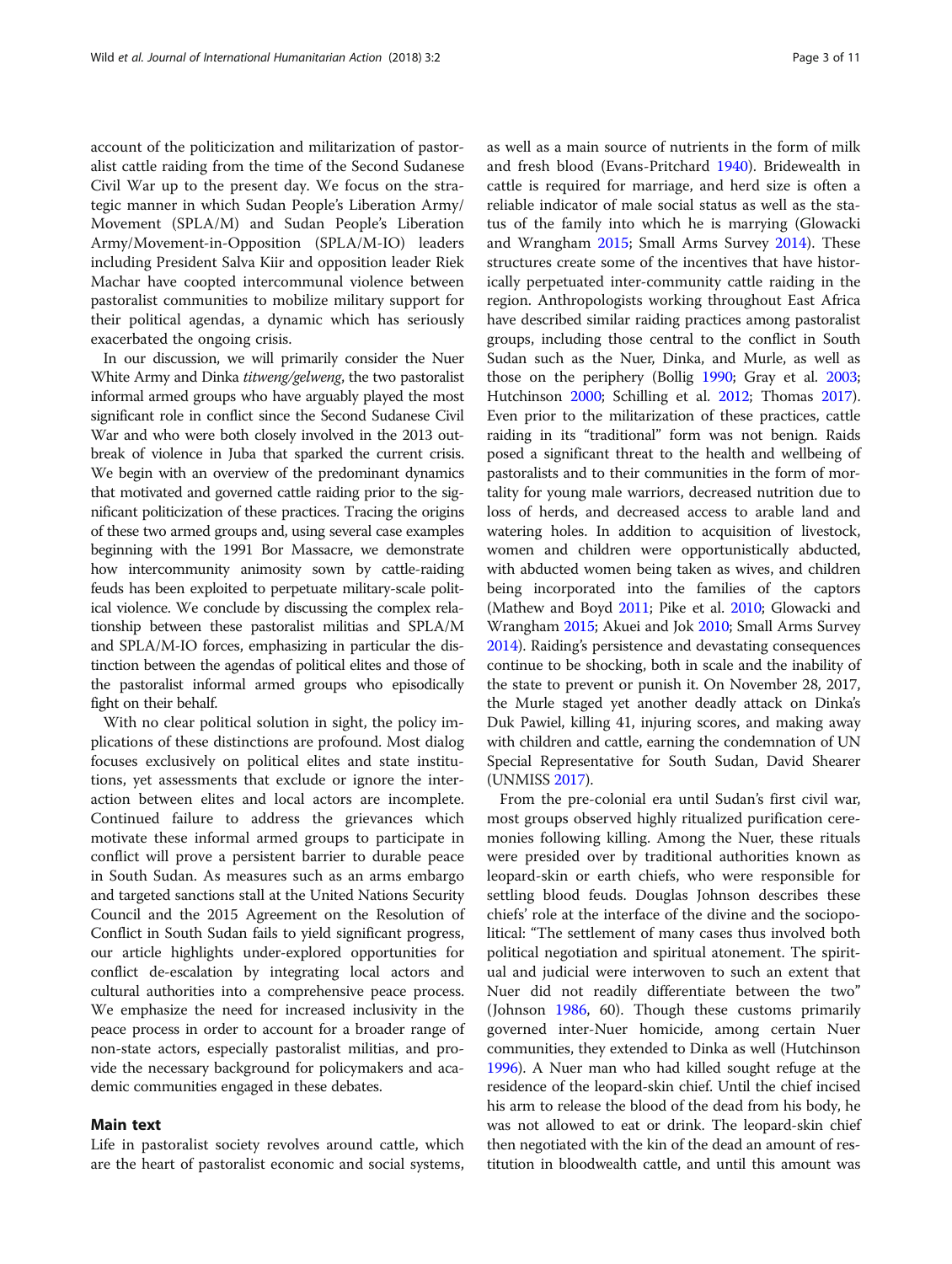paid in full, the killer was not safe from retribution. Failure to observe ritual prohibitions was believed to result in grave consequences, including death (Tiitmamer and Awolich [2014;](#page-9-0) Hutchinson [1996](#page-9-0); Evans-Pritchard [1940](#page-9-0)). Also in this domain, prophets were another category of influential spiritual leader widely respected and feared for their powers (Evans-Pritchard [1940](#page-9-0)). Traditionally, and to a large extent still, these individuals played an important role in governing raiding behavior, wielding significant power to both sanction and initiate raids as well as to prevent them (Leff [2012](#page-9-0); Hashimoto [2013](#page-9-0); Hutchinson and Pendle [2015\)](#page-9-0). Youth intending to mount a raid sought their blessings in exchange for a share of the raided livestock (Evans-Pritchard [1940\)](#page-9-0).

Raids were first mounted with spears and, later, firearms. Indicative of the central place cattle occupy in pastoralist culture, the Nuer word for bullet, dei mac, means literally "a gun's calves" (Hutchinson [1996](#page-9-0): 106–7). When guns began to replace the traditional weapon of spears during the first civil war in Sudan, some Nuer were no longer confident that death caused by bullet wounds was sufficiently purified by the customary rituals alone. In order to ensure that the risk of "pollution" to the killer was eliminated, they began performing new gun-specific rites to supplement those performed by the earth chief (Hutchinson [1996\)](#page-9-0). Tightly governed by ritual mechanisms for purification and reconciliation, killing was a spiritual ordeal of significant magnitude.

These practices have devolved since the Second Sudanese Civil War. Perhaps the most revealing argument for the power of these institutions is the lengths to which political leaders like Machar and Garang, Kiir's predecessor as leader of the SPLA, went to dismantle them. As early as the 1980s, political leaders on both sides of the conflict strategically armed and mobilized pastoralist raiders to fight on their behalf, successfully disinhibiting many of the traditional checks on violence and raiding. The two most prominent historical examples are the cases of the Nuer "White Army" and the Dinka Titweng.

#### The Nuer White Army

The "White Army" or *dec bor* originally referred to groups of Nuer pastoralists that formed to protect their cattle against raids (Adeba [2015\)](#page-8-0). Some accounts maintain that this group takes its name from the white ash with which young herders paint themselves to protect against mosquitoes, but White Army members state it is instead to distinguish Nuer raiders from the "Black Army" or dec char as they (derogatorily) refer to professional soldiers, whom they view with disdain (Breidlid and Arensen [2017;](#page-8-0) Young [2016\)](#page-10-0). During the Second Sudanese Civil War, this decentralized aggregate of armed herders gathered for finite periods of time in

order to fight, dispersing back to their cattle camps after such engagements. A loose and shifting group rather than a standing force with a fixed organizational structure, the coalition of armed herders fighting under the name "White Army" has evolved throughout the phases of conflict in South Sudan, at times more and less active with periods of quiescence and remobilization, since the time of the 2005 Comprehensive Peace Agreement. The White Army has had a second emergence, playing an especially active role in the current conflict. They are motivated in large part by resentment over the killing of Nuer in Juba after fighting broke out between Nuer and Dinka elements of the elite presidential guard on December 15, 2013. Today, the White Army refers to groups of armed young Eastern Nuer, separate from the formal SPLM-IO ranks, but without whom the SPLM-IO would have limited credible military force (Arnold and Alden [2007](#page-8-0); Breidlid and Arensen [2017;](#page-8-0) Johnson [2014](#page-9-0); Young and Mash [2007](#page-10-0); Young [2016\)](#page-10-0).

One of the most infamous large-scale mobilizations of Nuer raiders for political purposes was the Bor Massacre, led by Riek Machar in the Upper Nile region in the early 1990s around the time of his split from John Garang's SPLA (Adeba [2015](#page-8-0); Jok and Hutchinson 2000; Young [2016\)](#page-10-0). After a failed coup attempt against Garang, a Bor Dinka, Machar split off to create a new faction, SPLA-Nasir (Hutchinson [2001\)](#page-9-0). Seeking to mount a large-scale attack on Bor Dinka, the heartland of the territory under John Garang's control, Machar sought to mobilize youth from Lou and Jikany Nuer cattle camps. The Lou Nuer were longtime neighbors with the very Bor Dinka that Machar sought to attack, and the two groups often shared grazing grounds for their cattle. Knowing that they would be unmotivated by political ambitions alone, Machar provisioned these young men with arms and promised them abundant payment in raided cattle (Young and Mash [2007](#page-10-0)).

In the period leading up to his 1991 split from the SPLA, Machar devised two mechanisms by which to take advantage of Nuer religious belief to advance his political objectives. First, concerned by news that certain groups of Nuer were categorizing deaths by gunfire as deaths by lightning, a ritually privileged category of deaths considered to be closely associated with the divine, Machar propagated the belief that there was a separate category of violence, "government" or secular violence, koor kume, that was exempt from traditional purification rituals and compensation requirements associated with traditional or "homeland" war, koor cieng (Hutchinson [2001](#page-9-0)). A killer and his community would be exempt from any claims of bloodwealth cattle from the family of the dead, and the spiritual requirement of purification from the blood of the dead was abrogated. In essence, they would bear no responsibility for bloodshed ordered down from or high from military superiors.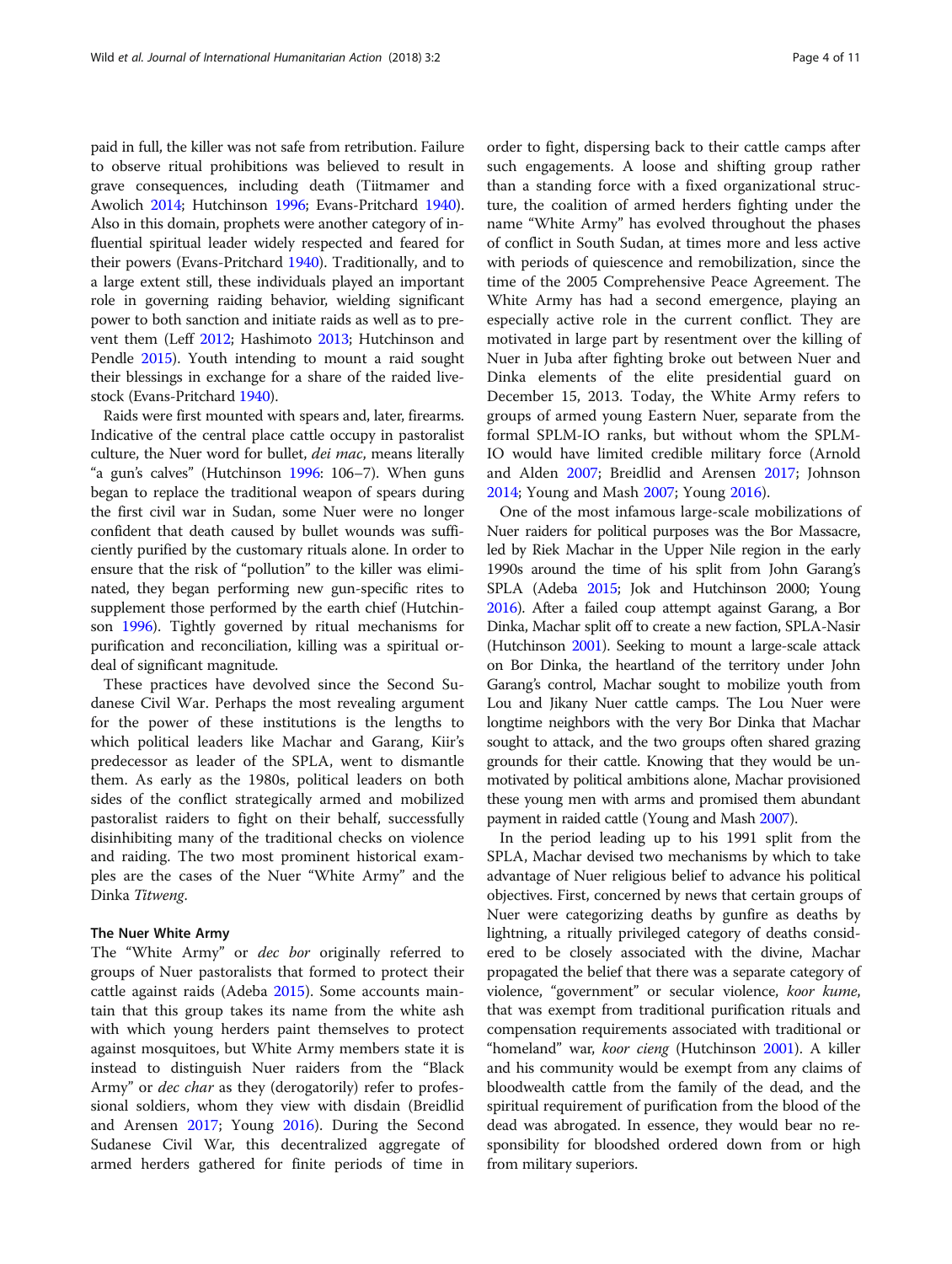Second, Machar capitalized on a prophecy of the prominent Nuer prophet Ngundeng to legitimize the prospective raid on the Bor Dinka. Ngundeng, who died in 1906 but whose legacy remained influential, had prophesied that a terrible battle would take place between the Nuer and Dinka, in which the Dinka would be destroyed. The prophecy stated that this battle would be commanded by a left-handed messiah from the village of Nasir, whose forehead would be unmarked by the scars of manhood (referring to scarification performed during Nuer males' initiation ceremonies) and who would be married to a white woman. Machar, left-handed, headquartered in Nasir, unmarked, and married to the British aid worker Emma McCune, was only too happy to fit this description (Adeba [2015\)](#page-8-0). Machar has continued to try to portray himself as the fulfillment of the prophet Ngundeng's prophesies in 2009 organizing for the repatriation of Ngundeng's ritual stick (dang) into his possession from Britain where it had been taken by colonial authorities (Young [2016\)](#page-10-0).

Machar managed to convince the Lou and Jikany Nuer that any violence they conducted under the banner of political warfare would have no spiritual or material retributions. Of the consequences, anthropologists Sharon Hutchinson and Jok Madut Jok write:

This new form of warfare transgressed all the ethical limits on violence that had been honored by previous generations of Nuer and Dinka leaders, swiftly transforming earlier patterns of intermittent cattleraiding into no-holds-barred military assaults on Dinka and Nuer Civilian populations armed with little more than spears (Jok and Hutchinson [1999:](#page-9-0) 131).

Ultimately, Machar mobilized an estimated 30,000 Nuer youth. In the attack that followed, the infamous 1991 Bor Massacre, approximately 2000 Dinka were killed in one of the most massive losses of civilian life to have occurred during the Second Sudanese Civil War. The event severely damaged Machar's reputation and is a source of bitter resentment between these communities to the present day (Young and Mash [2007;](#page-10-0) Hutchinson [2000,](#page-9-0) [2001](#page-9-0); Adeba [2015](#page-8-0)).

#### The Dinka Titweng

Young men of Dinka cattle camps were also mobilized to participate in political warfare in units known as the Titweng, first established among western Dinka communities, and Gelweng further south. Groups of Dinka herders first organized into defense units in response to attacks from Baggara Arab militias known as the Muraheleen, who were supported by the government in Khartoum in an attempt to destabilize the support base of the SPLA (Jok [2017;](#page-9-0) Kuol [2017\)](#page-9-0). By 1995, the SPLA had formally planned the organization of a civilian militia which they named Titweng, meaning "cattle guards" (Jok and Hutchinson [1999](#page-9-0)). Due to repeated raids by the SPLA-Nasir faction against Dinka communities, it was relatively easy to attract their participation. Armed but poorly trained, the Dinka Titweng fought with SPLA forces in nearly 200 military operations during the 1997 campaign for Bahr al Ghazal, a region in the northwest of what is now South Sudan (Jok [2017](#page-9-0); Kuol [2017\)](#page-9-0).

Much as it had been necessary for Machar to undermine the cultural institutions governing raiding among the Nuer, the SPLA had to disrupt such institutions in order to mobilize the Titweng. Traditionally, Dinka cattle raiders were strictly organized under a system of age sets. The age-set system defined which groups of men would raid together and also maintained intergenerational hierarchy. In order to mobilize larger groups of Dinka raiders than would have traditionally been possible under the age-set system, the leadership of the SPLA enforced a break in these deeply entrenched social systems, mandating a hiatus in the practice of age-set ceremonies and competitions. This was the first time that Dinka raiders had ever fought alongside men they did not know on a personal basis, and it was at this time that the group first began wearing uniforms—or, in the absence of clothing, tying palm leaves around their wrists—to identify their own fighters. In addition to augmenting the military force of the SPLA, the cattle kept by the Dinka Titweng provided an important source of sustenance for SPLA fighters, and Titweng herds came to be colloquially known as "the bank of Garang" (Pendle [2015](#page-9-0)).

Following the 2005 Comprehensive Peace Agreement, these groups were loosely absorbed into local government. Titweng militias were used in governance activities such as tax collection, local elections, and the enforcement of court verdicts. In 2012, select groups of titweng were uniformed, trained, and salaried as community police. In April of the same year, a semi-formalized force called the Mathiang Anyoor (meaning "brown caterpillar" in Dinka) was recruited from the titweng in order to participate in government exercises in the contested region of Heglig (AUCISS (African Union Commission of Inquiry on South Sudan) [2014;](#page-8-0) Kuol [2017](#page-9-0)). By mid-2013, a specialized force of former Dinka raiders from Salva Kiir's home community in the Bahr el Ghazal region was integrated into the presidential guard as the Döt ku Beny ("Rescue the President"), solidifying a shift in the role of informal pastoralist armed groups from protectors and raiders of cattle to semi-integrated members of the state security apparatus. The *Döt ku Beny*, drawn from titweng and Mathiang Anyoor, was tasked with the protection of President Salva Kiir and was closely involved in the December 2013 outbreak of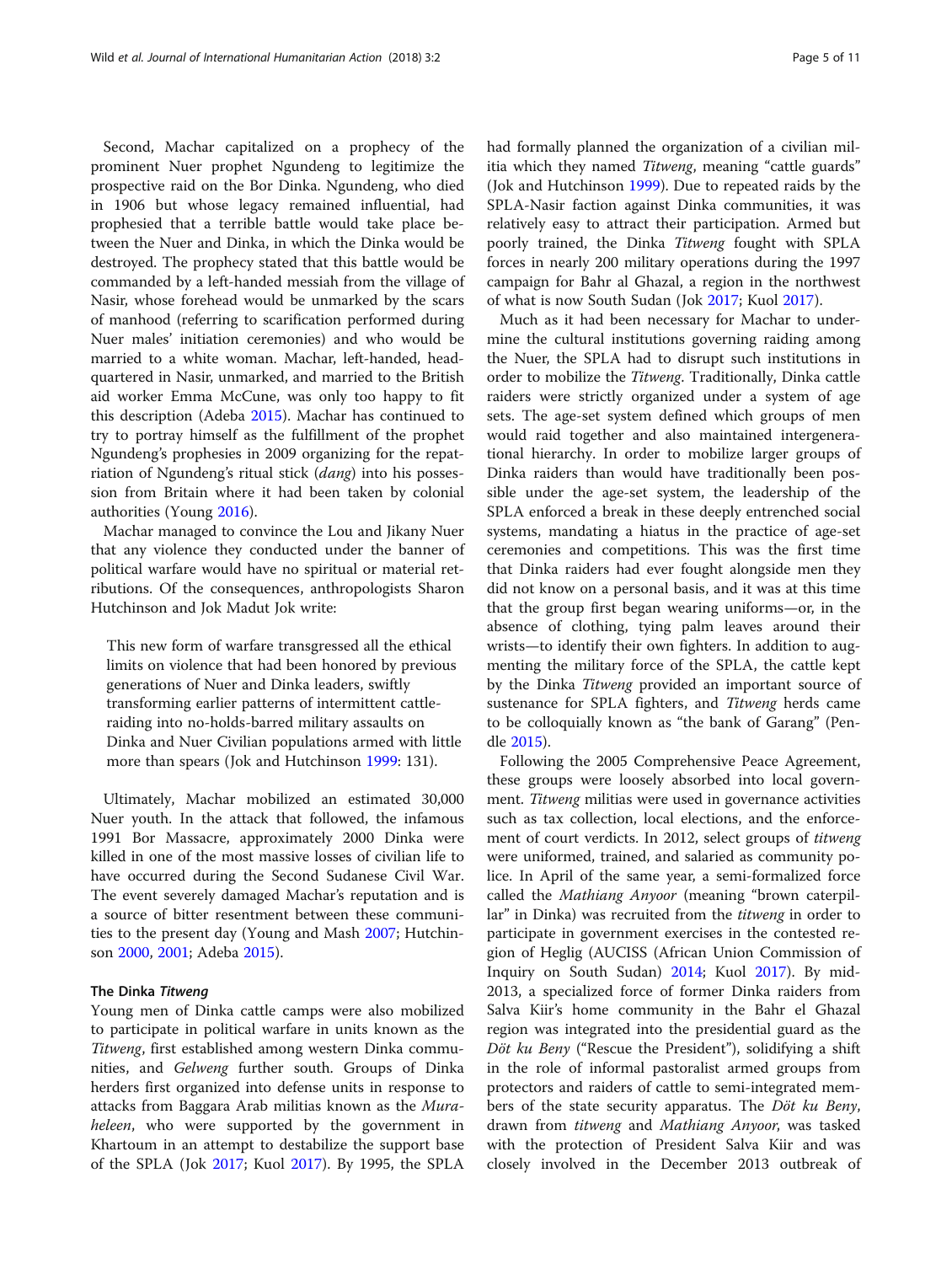fighting in Juba (Kuol [2017](#page-9-0); Pendle [2015;](#page-9-0) Sudan Tribune [2008](#page-9-0), [2009](#page-9-0)).

#### Informal pastoralist armies and state actors

Pastoralists, historically marginalized, are often suspicious of government and organized forces on all sides. As a result, an important feature of pastoralist raiders' participation in political conflict is that they are only ever weakly integrated into formal militias, with little in the way of consistent loyalties. For example, the Toposa of Eastern Equatoria fought both for and against the SPLA at various times throughout the Second Sudanese Civil War, depending in part on the ability of the SPLA to deliver weapons and food (Johnson [2003](#page-9-0)). Riek Machar, despite his rhetoric, is said to have little authority over the current iteration of the Nuer White Army. As one individual testified to the African Union Commission of Inquiry on South Sudan, Riek Machar "took over a rebellion that was not his" (AUCISS (African Union Commission of Inquiry on South Sudan) [2014](#page-8-0) as cited in Young [2016](#page-10-0)). Young raiders' primary motivation is rarely political ideology, but rather intercommunity grievances and, in some cases, the enticement of material reward. Therefore, whoever can capitalize on unhealed wounds between communities, or maintain a supply chain of material goods in the form of cattle or arms, will be able to bid for their alliance (Breidlid and Arensen [2017;](#page-8-0) Jok [2017;](#page-9-0) Young [2016](#page-10-0)). Due to political leaders' uncertain ability to exercise firm control over the pastoralist militias who fight on their behalf, the Dinka Titweng and Nuer White Army have not been unambiguously supported by these same elites (Johnson [2003\)](#page-9-0). The ramifications of this were never more visible than during attempts to disarm pastoralist militias after the 2005 Comprehensive Peace Agreement between the Government of Sudan and the Sudan People's Liberation Army. A 2006 SPLA campaign to disarm the Lou Nuer in Jonglei is estimated to have cost the lives of 1200–1600 Nuer White Army and 400 SPLA fighters—approximately as many as those who died in the Bor Massacre (Brewer [2010;](#page-9-0) O'Brien [2009\)](#page-9-0).

As allegiances between the main political factions and pastoralist militias decay, major actors are no longer able to consistently secure pastoralist militias' loyalty. Sadly, this does not mean that raiding has subsided to its premilitarized state, when tit-for-tat raiding occurred at a relatively stable level, far from it. Instead, heavily armed, in some cases, military-trained, and completely disinhibited from any forms of cultural authority that may have once held them in check, raiders mount deadly attacks on a routine basis. Political leaders like Kiir and Machar, having undermined the traditional mechanisms that once governed violence in order to further their individual political interests, no longer have control over these raiders either. The result is a security vacuum filled with opportunistic and deadly raiding.

#### Implications for peacebuilding

Referring to the December 15, 2013, outbreak of violence in Juba that ignited the current conflict, a Sudd Institute Report summarized the interplay between ethnic and political violence:

Historically, conflict within South Sudan has taken three forms: the liberation wars in which the south fought the north in the old Sudan; ethnic feuds over resources, especially among cattle herding communities; and rivalries between political leaders… The most devastating stream is that of political wrangling among various leaders vying for power, whether at the national or state level, as politicians [...] reach for the ethnic card, drawing their kin into conflict by explaining to them that it is the survival of the whole group that is at stake. In this sense, the last two trends, the ethnic composition of the country and the political rivalries, are interlinked, and they are at the root of what happened in Juba on December  $15<sup>th</sup>$ . (Jok [2014](#page-9-0), 7).

Though the root causes of the political conflict are complex, on a local level, there may be measures to significantly mitigate violence and reduce civilian insecurity. At present, however, few such disincentives are in place. Disarmament would be a positive long-term goal, but it has not been a successful strategy to date, nor is it viable as a short-term or one-off solution. Disarmament campaigns have a history of being used as ad hoc, reactive responses to violence. These interventions have been unsuccessful at best and disastrous at worst, such as in the previously cited case of the 2006 Jonglei campaign, which on final tally cost one death for every two weapons recovered (Garfield [2007](#page-9-0); O'Brien [2009\)](#page-9-0). In part, it is too difficult to coordinate the simultaneous disarmament of various pastoralist groups. Even without ulterior political motivations, disarming one community without sufficient protection from state forces exposes them to threats from other raiders. Another obstacle to disarmament campaigns is that respect for state authority among pastoralist communities is insufficient to avoid encountering armed resistance (Brewer [2010](#page-9-0); Breidlid and Arensen [2017](#page-8-0); Small Arms Survey, [2006](#page-9-0)–2007). Finally, small arms and ammunition are readily obtained through barter of livestock and across state lines throughout East Africa. Unless something is done to address the supply of arms, there is nothing preventing pastoralists from easily re-arming themselves (Arnold and Alden [2007;](#page-8-0) Kuol [2017;](#page-9-0) O'Brien [2009](#page-9-0)). While controlling the flow of firearms is an important security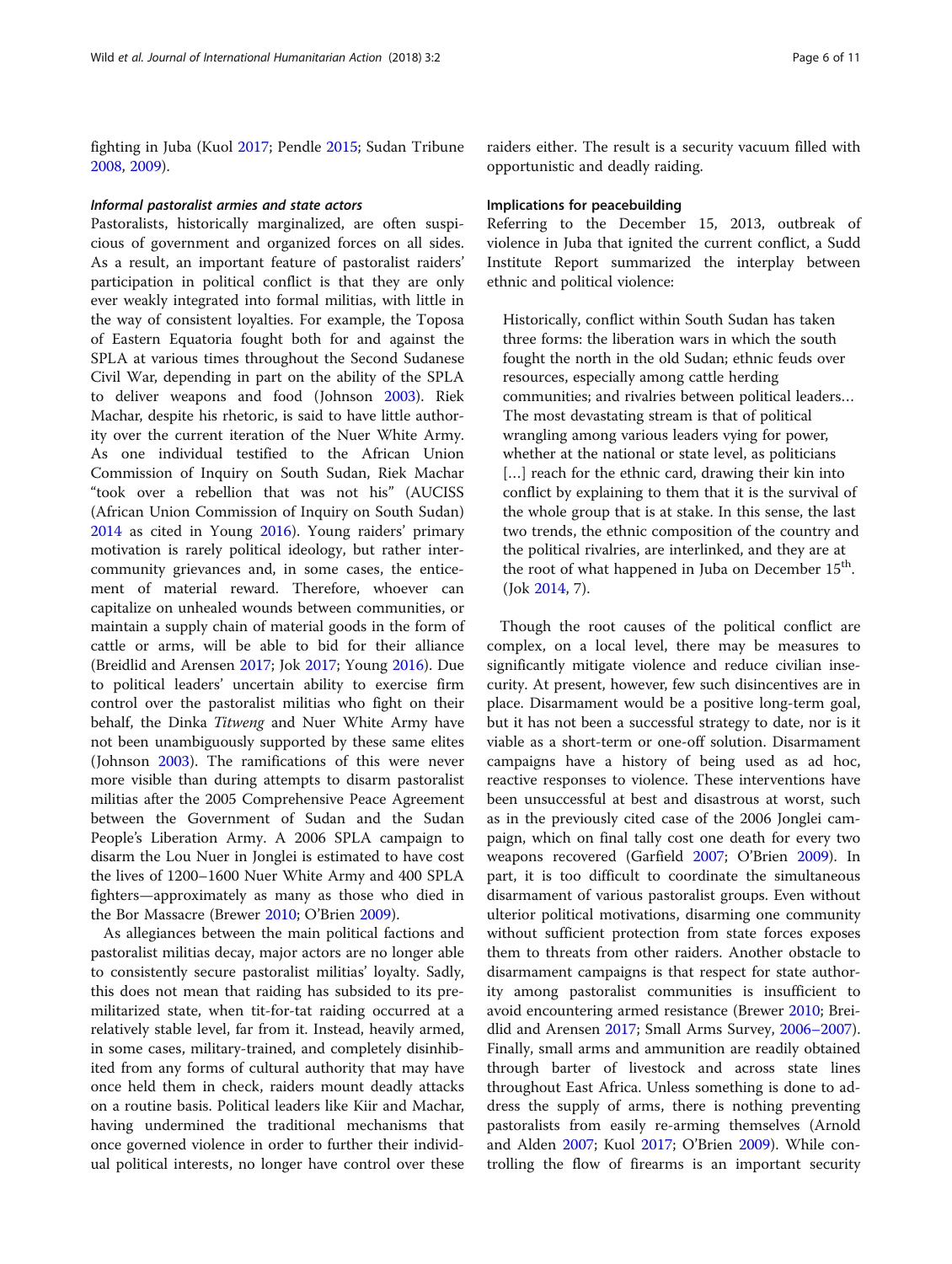measure, it is not a solution to inter-ethnic violent feuding so long as the drivers of conflict remain as potent as they have been over the past decade.

Likewise, modern law enforcement alone is unlikely to be an effective deterrent. First, pastoralist communities often view government and state forces with suspicion and generally prefer to resolve disputes within their own social structures. In a survey conducted by the Small Arms Survey's Human Baseline Security Assessment project, an overwhelming 90% of respondents reported that the primary providers of security in their areas were traditional leaders, followed by neighbors and religious leaders, with police and SPLA forces at the bottom of the list. Of these respondents, only 11% reported they would choose to report a crime to the police (Small Arms Survey [2010\)](#page-9-0). But perhaps more importantly, the conceptual underpinnings of modern conceptions of justice are foreign to the traditional forms of restitution practiced by pastoralist communities. As a World Vision International report on customary law in contemporary South Sudan states, "the Southern Sudanese people [believe] that the purpose of any legal action in regard to crime is to restore the social equilibrium rather than to punish the wrongdoer" (Jok et al. [2004,](#page-9-0) 39).

Bloodwealth payments, commonly known in Sudan as well as South Sudan by the Arabic term *dia*, are the pillar of traditional mediation. They are widely considered the most acceptable mode of restitution to the aggrieved party. Among most pastoralist groups in South Sudan, payment is rendered in cattle to the victim or to the family of the victim. The number of cattle is not fixed, but rather negotiated based on the circumstances behind the crime and the individual attributes or social status of the victim, and this flexibility is a key feature of customary law. Traditionally, full reconciliation combined this act of compensation with ceremonies known among the Dinka as "Achuiil" and among the Nuer as "Ca Keth Dek," typically involving the slaughter of a white bull to forge a relationship between the two parties (Howell [1954](#page-9-0); Johnson [1986;](#page-9-0) Jok et al. [2004;](#page-9-0) Akuei and Jok [2010](#page-8-0); Tiitmamer et al. [2016](#page-9-0)).

The social function of bloodwealth payments points to one of the most profound disjunctions between traditional and colonial concepts of justice, namely, that "The principle of a life for a life rarely leads to a permanent peace." (Howell [1954](#page-9-0)). The process of bloodwealth compensation is designed to restore social order and to stabilize relationships between parties to prevent the perpetuation of revenge violence. By contrast, criminal proceedings are designed to deliver retributive justice through punitive measures such as incarceration and send strong signals of deterrence (Deng [2013\)](#page-9-0). But punishment was never the purpose of South Sudanese customary law, and "eye-for-an-eye" approaches may hold little meaning for many pastoralists, who have described such measures as "pointless" (Tiitmamer et al. [2016](#page-9-0)). This disjunction has been in tension since British colonialists tried to codify Nuer customary law in the region (Johnson [1986](#page-9-0)), and its implications for insecurity in rural areas are profound, since applications of statutory law without corresponding customary measures may fail to resolve the resentments that fuel devastating cycles of revenge raids if left unmediated.

Recent work by anthropologists Hutchinson and Pendle calls attention to the "supragovernmental" role that two Nuer prophets, Nyachol and Gatdeang, continue to play in contemporary Nuer society. These figures have wielded their spiritual authority to re-establish the "moral limits of lethal violence," thereby maintaining two enclaves of relative security for their followers. They have done so using radically different strategies: Nyachol, a female prophet, employs a deterrence and offensive strategy, maintaining a heavily armed Nuer militia to deter attacks by Dinka raiders and, more recently, government forces. Saliently, given the history of Machar's propaganda, she has also reinstituted the purification rituals surrounding all inter-Nuer homicide and traditional resolution of blood feuds. Gatdeang, a male prophet, has employed a strategy of diplomacy, fostering inter-community dialogue and "relations of peace, hospitality, and intermarriage with neighboring Dinka communities." Both have been able to create islands of relative stability, in large part by restoring sacred authority constraining violence and rejecting the secularized forms of violence propagated by political leaders (Hutchinson and Pendle [2015\)](#page-9-0).

Though beliefs are not static, and certain aspects of traditional authority have been seriously eroded by decades of militarized conflict, the influence wielded by these cultural figures is far from obsolete (Hashimoto [2013](#page-9-0); Hutchinson and Pendle [2015\)](#page-9-0). Policymakers should take cues from the caution with which Gatdeang was treated by Salva Kiir when, in 2008, word reached Kiir that cattle belonging to Gatdeang had been raided by Dinka youth. Kiir was worried enough about the potential consequences for his upcoming political campaign that he paid a personal visit to Gatdeang in his home, dispatching two SPLA battalions to guard the community and ten armed policemen to guard Gatdeang himself (Hutchinson and Pendle [2015\)](#page-9-0).

Long-term, ethnographically informed communitybuilding initiatives should be featured alongside efforts at a national level. Attempts must likewise be made to meaningfully incorporate locally legitimized civilians and cultural authorities into the peace process, because these individuals wield influence in the arena in which decisions to mount a raid or refrain are decided. The societal gatekeepers of cattle raiding should be primary targets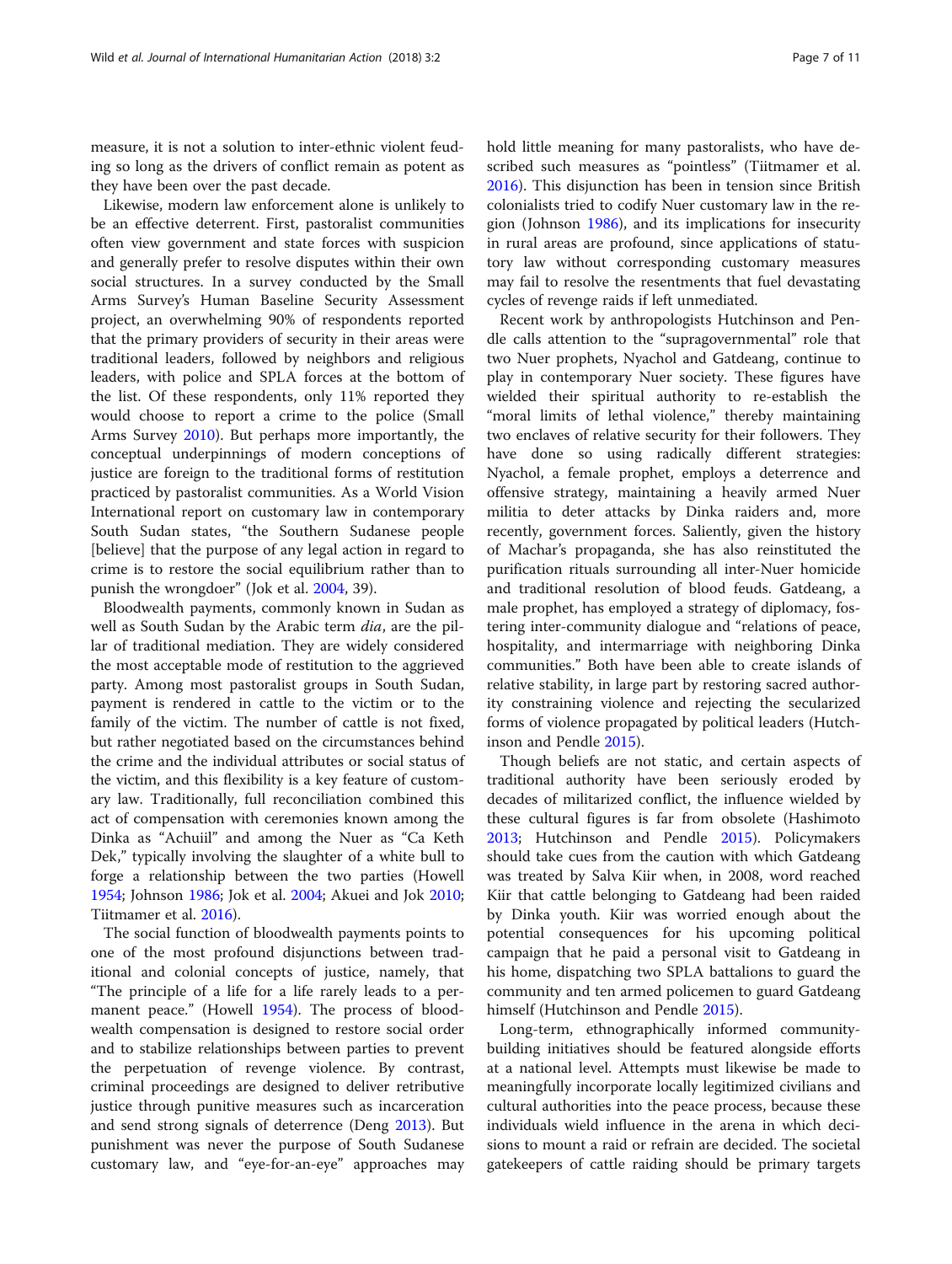for community-level peacebuilding efforts, and interventions attempting to work without the involvement of these figures are unlikely to have lasting success. Comprehensive studies of traditional conflict resolution mechanisms in South Sudan exist to support these efforts (Bradbury et al. [2006;](#page-8-0) Jok et al. [2004;](#page-9-0) Tiitmamer et al. [2016](#page-9-0)). Several are critical of the incautious way in which enthusiasm for "customary institutions" has been applied by outside actors in the past (Bradbury 2006; Leonardi et al. [2010\)](#page-9-0). These critiques highlight the fact that nowhere is precise and accurate ethnography more urgent or of more utility. Without an accurate understanding of traditional conflict resolution mechanisms, it is nearly impossible to effectively promote peace between pastoralist communities. Customary law in South Sudan is an inherently fluid process, the very value of which depends on its ability to adapt to the specificities of each individual case. Therefore, there is no "template" or formulary for conflict resolution in such settings.

Simultaneously, while guidelines have been established for practical measures to strengthen enforcement, there is little potential for such protocols to de-escalate raiding-related conflict in rural areas until gaps in the policing and judicial systems can be addressed. An integrated enforcement approach combining modern law with traditional conflict resolution mechanisms was proposed by the East Africa Police Chiefs Cooperation Organisation (EAPCCO) in a 2008 document titled "Protocol on the Prevention, Combating, and Eradication of Cattle Rustling in East Africa" (Eastern Africa Police Chiefs Cooperation Organisation (EAPCCO) [2008](#page-9-0)). Along with an Intergovernmental Authority on Development (IGAD)/Conflict Early Warning and Response Mechanism (CEWARN)-commissioned study, "Livestock Identification, Traceability, and Tracking," the EAPCCO protocol proposes pragmatic measures such as standardizing livestock branding practices to help aid identification and facilitate the return of raided cattle (Ekuam [2008\)](#page-9-0). However, intricate local practices for livestock branding and horn deformation already provide a functional equivalent to systematized branding. The ability to track and identify stolen livestock can unfortunately not address the fundamental state failures to establish security in rural communities and trust in its police force or to institute functional judicial mechanisms (Human Rights Watch [2009;](#page-9-0) Small Arms Survey [2010\)](#page-9-0).

#### Conclusions

Comprehensive assessments of the relationship between conflict and development have highlighted the need for "inclusive-enough" coalition building in order to lift countries out of violence (World Bank [2011\)](#page-9-0). In the case of South Sudan, achieving security and cohesion at the community level is one of the major obstacles to conflict

de-escalation. Power sharing models between political elites do not sufficiently address local dynamics, and an approach far more inclusive than those currently being put forth will be required to build trust in state institutions and attain meaningful progress towards peace.

Neither the 2005 Comprehensive Peace Agreement nor the 2015 Agreement on the Resolution of Conflict in South Sudan included substantive provisions to address the grievances and crucial role of non-state actors and informal armed groups such as the Nuer White Army or the Dinka titweng/gelweng in the larger political conflict. The Security Arrangements section of the CPA (Section 7, Chapter VI) required that no armed groups allied to either party to the conflict operate outside of the SPLA or the Sudan Armed Forces. With respect to the manner in which these non-state actors might be integrated into state forces, the CPA offered only the vague stipulation that "parties agree to address the status of other armed groups in the country with the view of achieving comprehensive peace and stability…" The Transitional Security Arrangements section of ARCISS (Section 1.6, Chapter II) specifies only that all non-state security actors be "disarmed, demobilized, and repatriated by the state actors with whom they have been supporting..." (IGAD, Intergovernmental Authority on Development [2005,](#page-9-0) [2015](#page-9-0); Jok [2015;](#page-9-0) South Sudan's Prospects for Peace and Security: Hearings Before the Committee on Foreign Affairs, House of Representatives, 104th Cong. 64 [2016](#page-9-0)).

Both agreements failed to adequately address the community-level drivers of conflict and the local dynamics which motivate the participation of informal armed groups such as the Nuer White Army and Dinka titweng/gelweng in conflict. Yet, these dynamics are inextricable from the political conflict consuming South Sudan. IGAD has recently laid out a "High-Level Revitalization Forum" in an attempt to salvage the functionally obsolete ARCISS. In order to achieve gains where the original agreement failed, this renewed attempt must broaden its inclusivity to encompass nonstate armed groups and informal pastoralist armies (United States Institute of Peace [2017](#page-9-0)). This necessity is made more urgent by the fact that the number of such non-state actors proliferates as the conflict draws on, accelerating the erosion of any capacity the state retains. The conventional "recipe" of disarmament, demobilization, and reintegration such as was called for by the 2015 ARCISS is not sufficient to achieve this goal. There must be a forum in which the grievances and agendas of pastoralist informal armies, in some cases dating decades into the past, may be understood and incorporated into the provisions of a renewed peace agreement. As a recent commentary on the origins of the Nuer White Army notes, pastoralist militias "do form alliances of convenience with rebellious SPLA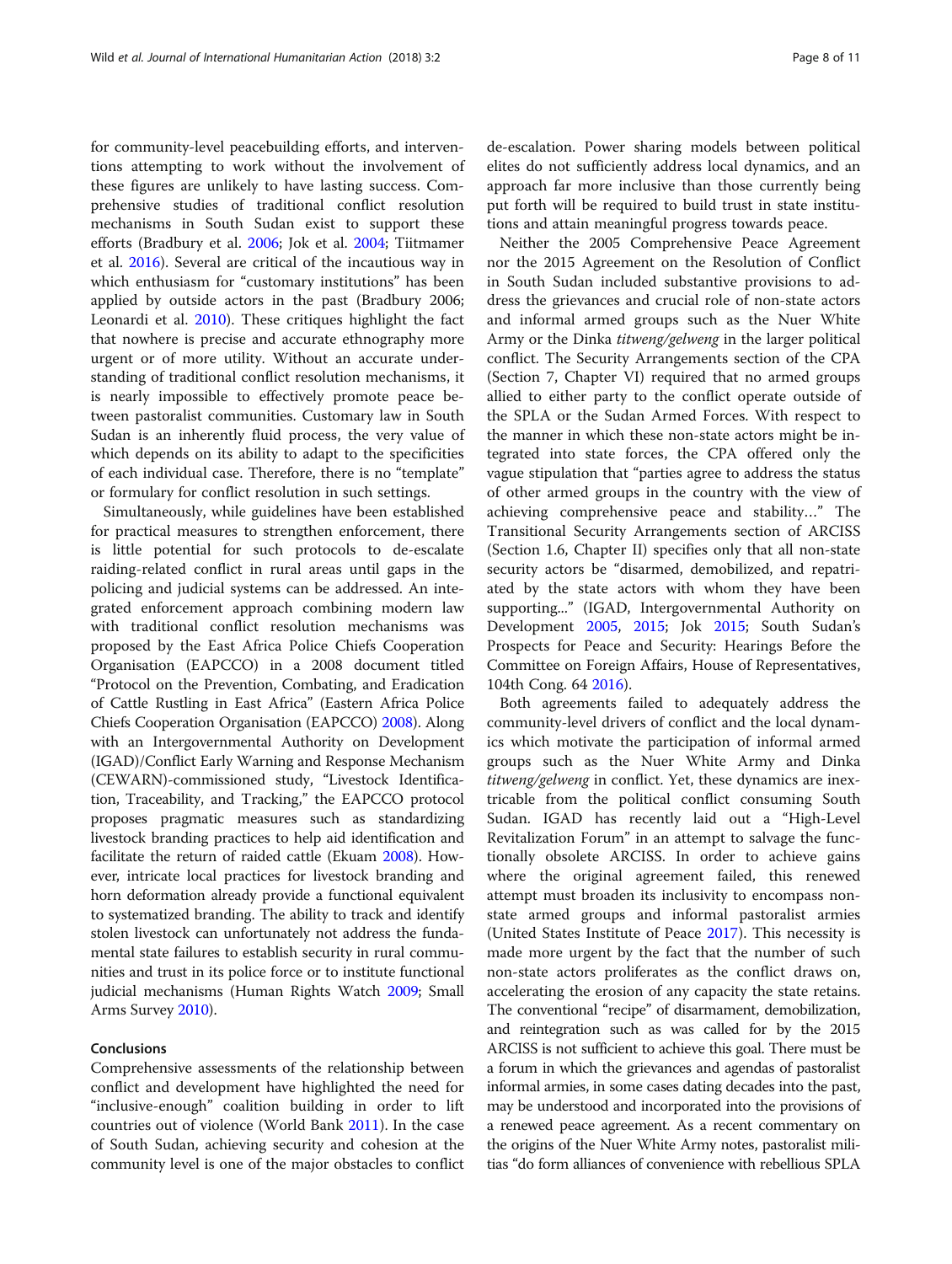<span id="page-8-0"></span>officers and politicians, but they also disregard, attack, or even kill Nuer politicians whose positions they oppose" (Stringham and Forney [2017](#page-9-0)). The implications for the peace process in South Sudan are profound and boil down to the crucial fact that the interests of political elite cannot be treated as equivalent to those of the informal armed groups who may under certain conditions fight on their behalf.

Cattle raiding alone cannot explain the violence in South Sudan, but its role in the current conflict cannot be ignored. Cycles of raids and retaliatory counter-raids between communities sow the seeds of resentment that allow armed youth to be mobilized rapidly by political leaders. It need not be such a tinderbox. The next serious push for policies to resolve the conflict in South Sudan should begin now, and it should depart from past efforts by adopting an approach that encompasses all levels of cultural authority. Failure to genuinely integrate these actors into the process will only yield a peace constructed by outsiders and not respected by the raiders and armed groups who lend military credibility to political movements.

If Machar and Kiir could so handily dismantle the traditional mechanisms and rituals governing cattle raiding, the international community may be able to support local actors in restoring certain aspects of these practices and incorporating them into a broader peace process. To the extent that this remains feasible after decades of protracted intercommunal conflict, meaningful buy-in from cultural authorities including community elders and prophets, as well as an accurate understanding of traditional conflict resolution mechanisms, is essential to understanding what aspects of these institutions might be leveraged towards a substantive peace. If any components of ARCISS are to be salvaged, the High-Level Revitalization Forum must be drastically more inclusive than the original agreement, encompassing a sufficiently broad range of informal armed groups and outlining context-appropriate provisions to create a forum to evaluate their grievances. The subsequent policy considerations are likely to require a significantly more granular and localized lens than has been applied to date in the peacebuilding process. Such an approach will be rife with its own set of complexities and challenges; however, a broadening of the peace process is an urgent necessity in the push to de-escalate the violence consuming this smoldering young nation.

#### Abbreviations

ARCISS: Agreement on the Resolution of Conflict in South Sudan; CEWARN: Conflict Early Warning and Response Mechanism; EAPCCO: East Africa Police Chiefs Cooperation Organisation; IGAD: Intergovernmental Authority on Development; SPLA: Sudan People's Liberation Army; SPLA-IO: Sudan People's Liberation Army-In-Opposition; UNMISS: United Nations Mission in South Sudan

#### Acknowledgements

We thank Luke Glowacki for comments on the manuscript.

#### Funding

No funding was received for this article.

## Availability of data and materials

Not applicable

#### Authors' contributions

HW conceptualized, drafted, and edited the paper. RBP and JMJ guided and edited the successive versions of the paper. All authors read and approved the final manuscript.

#### Authors' information

Hannah Wild is an M.D. candidate at Stanford University School of Medicine with a concentration in humanitarian crises. She has 18 months of field experience with the Nyangatom of southwest Ethiopia, a tribe of nomadic pastoralists closely related to the Toposa of South Sudan. Jok Madut Jok holds a Ph.D. in medical anthropology from the University of California, Los Angeles. He is currently the Executive Director of the Sudd Institute and a researcher at the Center for Global Health at State University of New York, Upstate Medical University. He specializes in conflict and security, reproductive health, and political violence. He is the author of several books including Breaking Sudan: the Search for Peace (2017) and Sudan: Race, Religion and Violence (2007).

Ronak Patel M.D., M.P.H., is Director of the Urbanization and Resilience Program at the Harvard Humanitarian Initiative and Assistant Professor of Emergency Medicine at Harvard Medical School. Dr. Patel's recent research focuses on urban vulnerability and humanitarian crises, urban fragility, resilience, and refugee integration.

#### Competing interests

The authors declare that they have no competing interests.

#### Publisher's Note

Springer Nature remains neutral with regard to jurisdictional claims in published maps and institutional affiliations.

#### Author details

<sup>1</sup>Stanford University School of Medicine, 291 Campus Drive, Stanford, CA 94305, USA. <sup>2</sup> Center for Gloabl Health, SUNY Upstate Medical University, Syracuse, NY, USA. <sup>3</sup> Harvard Humanitarian Initiative, Cambridge, MA, USA.<br><sup>4</sup> Department of Emergency Medicine, Brigham and Wemen's Hespital <sup>4</sup>Department of Emergency Medicine, Brigham and Women's Hospital, Harvard Medical School, Boston, MA, USA.

#### Received: 2 September 2017 Accepted: 19 February 2018 Published online: 02 March 2018

#### References

- Adeba, Brian (2015) Making sense of the White Army's return in South Sudan. CSG Paper No. 1, Centre for Security Governance
- Akuei S, Jok J (2010) Child abduction in Jonglei and Central Equatoria states, Southern Sudan. London/Nairobi: Rift Valley Institute
- Arnold M, Alden C (2007) This gun is our food: demilitarizing the White Army militias of South Sudan. Norwegian Institute of International Affairs (NUPI) Working Papers, Oslo
- AUCISS (African Union Commission of Inquiry on South Sudan) (2014) Final report. AU, Addis Ababa
- BBC (2017) South Sudan gunmen 'kill 28' in Ethiopia. BBC 15 March [http://www.](http://www.bbc.com/news/world-africa-39281590) [bbc.com/news/world-africa-39281590](http://www.bbc.com/news/world-africa-39281590)
- Bollig M (1990) Ethnic conflicts in North-West Kenya: Pokot-Turkana raiding 1969–1984. Z Ethnol 115:73–90
- Bradbury M et al (2006) Local peace processes in Sudan. A baseline study. UK Government Department for International Development, London/Nairobi: Rift Valley Institute
- Breidlid IM, Arensen MJ (2017) The Nuer White Armies: comprehending South Sudan's most infamous community defence group. In: Madut JJ, Schomerus M, Kuol LBD, Breidlid IM, Arensen MJ (eds) Informal armies: community defence groups in South Sudan's Civil War. Saferworld, pp 1–6. [https://www.](https://www.saferworld.org.uk/downloads/informal-armies-final.pdf) [saferworld.org.uk/downloads/informal-armies-final.pdf](https://www.saferworld.org.uk/downloads/informal-armies-final.pdf)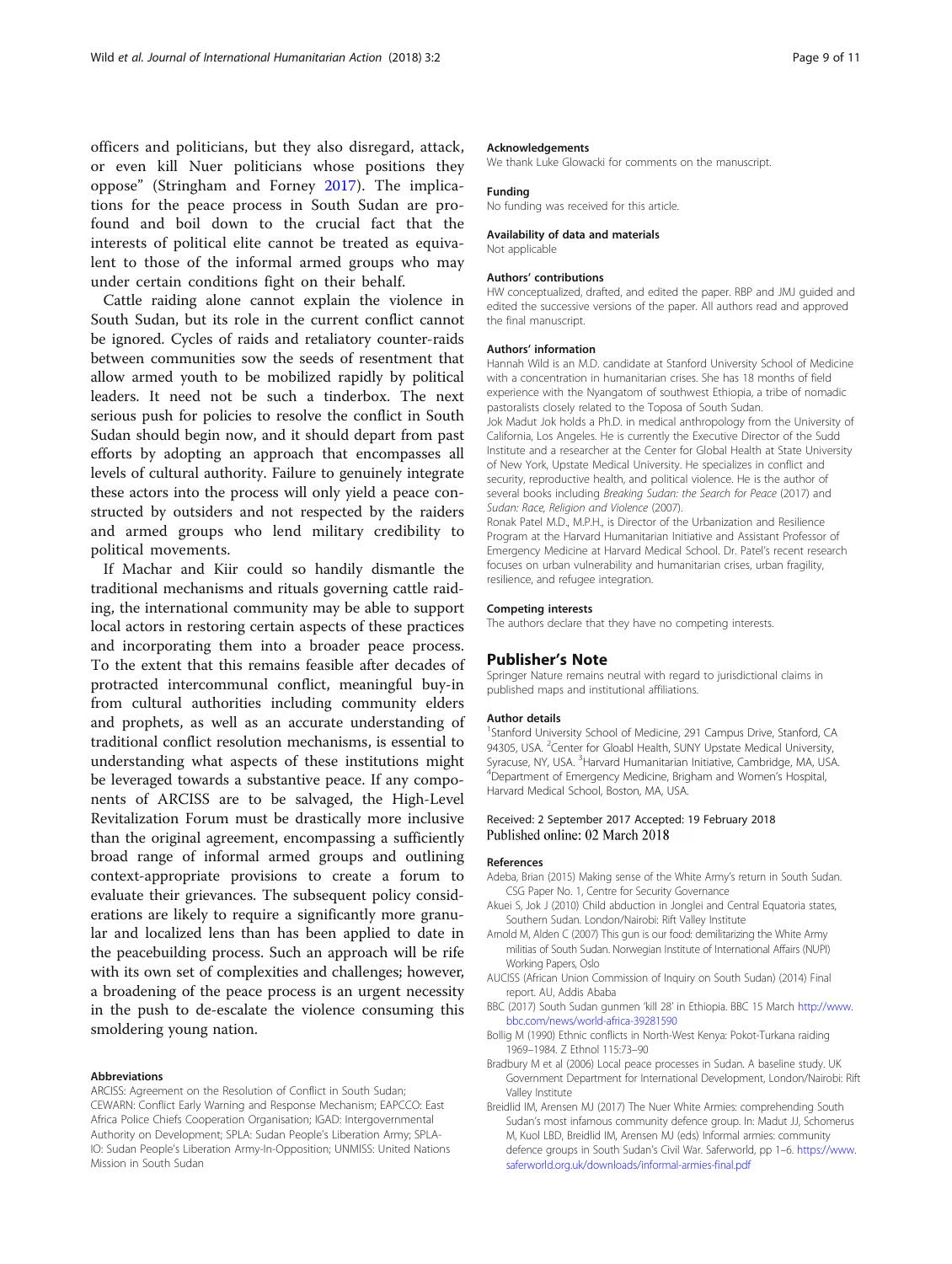<span id="page-9-0"></span>Brewer, Cecily. 2010. Disarmament in South Sudan. Case study no. 7. Center for Complex Operations. Washington, DC, National Defense University

- Deng DK (2013) Challenges of accountability: an assessment of dispute resolution processes in rural South Sudan. South Sudan Law Society, Juba
- Eastern Africa Police Chiefs Cooperation Organisation (EAPCCO) (2008) Protocol on the prevention, combating, and eradication of cattle rustling in Eastern Africa Ekuam DE (2008) Livestock identification, traceability, and tracking. IGAD/CEWAR
- & Institute for Security Studies. [http://www.fao.org/fileadmin/user\\_upload/](http://www.fao.org/fileadmin/user_upload/drought/docs/livestock%20ID.pdf) [drought/docs/livestock%20ID.pdf](http://www.fao.org/fileadmin/user_upload/drought/docs/livestock%20ID.pdf)
- Evans-Pritchard E (1940) The Nuer: a description of the modes of livelihood and political institutions of a Nilotic people. Clarendon Press. NY, Oxford University Press
- Fortin J (2016) Deadly attacks leave victims wondering why. New York Times 17 April. [https://www.nytimes.com/2016/04/18/world/africa/deadly-attacks-in-ethiopia](https://www.nytimes.com/2016/04/18/world/africa/deadly-attacks-in-ethiopia-leave-victimswondering-why.html)[leave-victimswondering-why.html](https://www.nytimes.com/2016/04/18/world/africa/deadly-attacks-in-ethiopia-leave-victimswondering-why.html)
- Garfield R (2007) Violence and victimization after civilian disarmament: the case of Jonglei. Small Arms Survey, Graduate Institute of International Studies, Geneva
- Gettleman J (2012a) Accounts emerge in South Sudan of 3,000 deaths in ethnic violence. New York Times 5 Jan. [http://www.nytimes.com/2012/01/06/world/](http://www.nytimes.com/2012/01/06/world/africa/in-south-sudan-massacre-of-3000-isreported.html) [africa/in-south-sudan-massacre-of-3000-isreported.html](http://www.nytimes.com/2012/01/06/world/africa/in-south-sudan-massacre-of-3000-isreported.html)
- Gettleman J (2012b) Born in Unity, South Sudan is torn again. New York Times 12 Jan. [http://www.nytimes.com/2012/01/13/world/africa/south-sudan-massacres](http://www.nytimes.com/2012/01/13/world/africa/south-sudan-massacres-followindependence.html)[followindependence.html](http://www.nytimes.com/2012/01/13/world/africa/south-sudan-massacres-followindependence.html)
- Gettleman J (2013) Quandary in South Sudan: should it lose its hard-won independence? New York Times 23 January. [https://www.nytimes.com/2017/](https://www.nytimes.com/2017/01/23/world/africa/quandary-in-south-sudan-should-it-loseits-hard-won-independence.html) [01/23/world/africa/quandary-in-south-sudan-should-it-loseits-hard-won](https://www.nytimes.com/2017/01/23/world/africa/quandary-in-south-sudan-should-it-loseits-hard-won-independence.html)[independence.html](https://www.nytimes.com/2017/01/23/world/africa/quandary-in-south-sudan-should-it-loseits-hard-won-independence.html)
- Glowacki L, Wrangham R (2015) Warfare and reproductive success in a tribal population. Proc Natl Acad Sci 112(2):348–353
- Gray S et al (2003) Cattle raiding, cultural survival, and adaptability of East African pastoralists. Curr Anthropol 44(5):3–30
- Hashimoto E (2013) Prophets, prophecies, and inter-communal conflict in postindependence South Sudan. Nilo Ethiop Stud 18:37–44
- Howell PP (1954) A manual of Nuer law: being an account of customary law, its evolution and development in the courts established by the Sudan government. Oxford University Press, Oxford
- Human Rights Watch (2009) There is no protection: insecurity and human rights in South Sudan [https://www.hrw.org/report/2009/02/12/there-no-protection/](https://www.hrw.org/report/2009/02/12/there-no-protection/insecurity-and-human-rights-southern-sudan) [insecurity-and-human-rights-southern-sudan](https://www.hrw.org/report/2009/02/12/there-no-protection/insecurity-and-human-rights-southern-sudan)
- Hutchinson SE (1996) Nuer dilemmas: coping with money, war, and the state. University of California Press, Berkeley
- Hutchinson SE (2000) Nuer ethnicity militarized. Anthropol Today 16(3):6–13 Hutchinson SE (2001) A curse from God? Religious and political dimensions of the post 1991 rise of ethnic violence in South Sudan. J Mod Afr Stud 39(02):307–331
- Hutchinson SE, Pendle NR (2015) Violence, legitimacy, and prophecy: Nuer struggles with uncertainty in South Sudan. Am Ethnol 42(3):415–430
- IGAD, Intergovernmental Authority on Development (2005) The comprehensive peace agreement between the government of the Republic of the Sudan and the Sudan People's Liberation Movement/Sudan People's Liberation Army
- IGAD, Intergovernmental Authority on Development (2015) Agreement on the resolution of the conflict in the Republic of South Sudan
- Johnson DH (1986) Judicial regulation and administrative control: customary law and the Nuer, 1898–1954. J Afr Hist 27(01):59–78
- Johnson DH (2003) The root causes of Sudan's civil wars. Indiana University Press Johnson DH (2014) The political crisis in South Sudan. Afr Stud Rev 57(03):167–174
- Jok A, Leitch R, Vandewint C (2004) A study of customary law in contemporary Southern Sudan. World Vision International and the South Sudan Secretariat of Legal and Constitutional Affairs, Juba
- Jok JM (2013) Mapping the sources of conflict and insecurity in South Sudan: living in fear under a newly-won freedom. The Sudd Institute Special Report 1 [https://](https://www.suddinstitute.org/assets/Publications/572b7eb5c5d10_MappingTheSourcesOfConflictAndInsecurityIn_Full.pdf) [www.suddinstitute.org/assets/Publications/572b7eb5c5d10\\_MappingTheSources](https://www.suddinstitute.org/assets/Publications/572b7eb5c5d10_MappingTheSourcesOfConflictAndInsecurityIn_Full.pdf) [OfConflictAndInsecurityIn\\_Full.pdf](https://www.suddinstitute.org/assets/Publications/572b7eb5c5d10_MappingTheSourcesOfConflictAndInsecurityIn_Full.pdf)
- Jok JM (2014) South Sudan and the prospects for peace amidst violent political wrangling. Policy Brief 4
- Jok JM (2015) Negotiating the end to the current civil war in South Sudan: what lessons can Sudan's comprehensive peace agreement offer? Inclusive political settlements papers 19, September. Berghof Foundation, Berlin
- Jok JM (2017) Introduction: the state, security and community defence groups in South Sudan. In: Jok JM, Schomerus M, Kuol LBD, Breidlid IM, Arensen MJ (eds) Informal armies: community defence groups in South Sudan's civil war. Saferworld, pp 1–6
- Jok JM, Hutchinson SE (1999) Sudan's prolonged second civil war and the militarization of Nuer and Dinka ethnic identities. Afr Stud Rev 42(02):125–145
- Knopf KA (2016) Ending South Sudan's Civil War. Council special report no. 77. Council on Foreign Relations, New York
- Kuol LBD (2017) Dinka youth in civil war: between cattle, community, and government. In: Madut JJ, Schomerus M, Kuol LBD, Breidlid IM, Arensen MJ (eds) Informal armies: community defence groups in South Sudan's Civil War. Saferworld, pp 1–6 [https://](https://www.saferworld.org.uk/downloads/informal-armies-final.pdf) [www.saferworld.org.uk/downloads/informal-armies-final.pdf](https://www.saferworld.org.uk/downloads/informal-armies-final.pdf)
- Leff J (2009) Pastoralists at war: violence and security in the Kenya-Sudan-Uganda border region. Int J Conflict Violence 3(2):188–203
- Leff, Jonah (2012) My neighbour, my enemy: inter-tribal violence in Jonglei. HSBA Issue Brief 21
- Leonardi C et al (2010) Local justice in southern Sudan. United States Institute for Peace, Washington DC
- Mamdani M (2017) Can the African Union save South Sudan from genocide? New York Times 8 Jan. [https://www.nytimes.com/2017/01/08/opinion/can](https://www.nytimes.com/2017/01/08/opinion/can-african-union-save-south-sudan-fromgenocide.html)[african-union-save-south-sudan-fromgenocide.html](https://www.nytimes.com/2017/01/08/opinion/can-african-union-save-south-sudan-fromgenocide.html)
- Mathew S, Boyd R (2011) Punishment sustains large-scale cooperation in prestate warfare. Proc Natl Acad Sci 108(28):11375–11380
- O'Brien A (2009) Shots in the dark: the 2008 South Sudan civilian disarmament campaign. Small Arms Survey [http://www.smallarmssurveysudan.org/](http://www.smallarmssurveysudan.org/fileadmin/docs/working-papers/HSBA-WP-16-South-Sudan-Civilian-Disarmament-Campaign.pdf) [fileadmin/docs/working-papers/HSBA-WP-16-South-Sudan-Civilian-](http://www.smallarmssurveysudan.org/fileadmin/docs/working-papers/HSBA-WP-16-South-Sudan-Civilian-Disarmament-Campaign.pdf)[Disarmament-Campaign.pdf](http://www.smallarmssurveysudan.org/fileadmin/docs/working-papers/HSBA-WP-16-South-Sudan-Civilian-Disarmament-Campaign.pdf)
- Pendle N (2015) "They are now community police": negotiating the boundaries and nature of the government in South Sudan through the identity of militarised cattle keepers. Int J Minority Group Rights 22(3):410–434
- Pike IL et al (2010) Documenting the health consequences of endemic warfare in three pastoralist communities of northern Kenya: a conceptual framework. Soc Sci Med 70(1):45–52
- Schilling J, Opiyo FEO, Scheffran J (2012) Raiding pastoral livelihoods: motives and effects of violent conflict in north-western Kenya. Pastoralism Res Policy Pract 2:25
- Small Arms Survey (2006–2007) Anatomy of civilian disarmament in Jonglei state. Human Baseline Security Assessment (HSBA) Sudan Issue Brief No. 3 [http://www.](http://www.smallarmssurveysudan.org/fileadmin/docs/issue-briefs/HSBA-IB-03-Jonglei.pdf) [smallarmssurveysudan.org/fileadmin/docs/issue-briefs/HSBA-IB-03-Jonglei.pdf](http://www.smallarmssurveysudan.org/fileadmin/docs/issue-briefs/HSBA-IB-03-Jonglei.pdf)
- Small Arms Survey (2010) Symptoms and causes: insecurity and underdevelopment in Eastern Equatoria. Human Baseline Security Assessment (HSBA) [http://www.smallarmssurveysudan.org/fileadmin/docs/](http://www.smallarmssurveysudan.org/fileadmin/docs/issue-briefs/HSBA-IB-16-symptoms-causes.pdf) [issue-briefs/HSBA-IB-16-symptoms-causes.pdf](http://www.smallarmssurveysudan.org/fileadmin/docs/issue-briefs/HSBA-IB-16-symptoms-causes.pdf)
- Small Arms Survey (2014) Evolving traditional practices: managing small arms in the horn of Africa and Karamoja Cluster. Human Baseline Security Assessment (HSBA) [http://www.smallarmssurvey.org/fileadmin/docs/G-Issue](http://www.smallarmssurvey.org/fileadmin/docs/G-Issue-briefs/SAS-AA-IB3-Traditional-Practices.pdf)[briefs/SAS-AA-IB3-Traditional-Practices.pdf](http://www.smallarmssurvey.org/fileadmin/docs/G-Issue-briefs/SAS-AA-IB3-Traditional-Practices.pdf)
- South Sudan's Prospects for Peace and Security: Hearings Before the Committee on Foreign Affairs, House of Representatives, 104<sup>th</sup> Cong. 64 (2016) (Testimony of Luka Biong Deng Kuol) [http://docs.house.gov/meetings/FA/](http://docs.house.gov/meetings/FA/FA16/20160427/104866/HHRG-114-FA16-Transcript-20160427.pdf) [FA16/20160427/104866/HHRG-114-FA16-Transcript-20160427.pdf](http://docs.house.gov/meetings/FA/FA16/20160427/104866/HHRG-114-FA16-Transcript-20160427.pdf)
- Stringham N, Forney J (2017) It takes a village to raise a militia: local politics, the Nuer White Army, and South Sudan's civil wars. J Mod Afr Stud 55(2):177–199
- Sudan Tribune (2008) Gelweng militias to have role in Lakes State—Yirol officials. 16 November
- Sudan Tribune (2009) Youths, gelweng leaders called on to help voter drives in Lakes. 22 November
- Thomas E (2015) South Sudan: a slow liberation. Zed Books, London
- Tiitmamer N, Awolich A (2014) A search for lasting peace: ending South Sudan's devastating conflict. The Sudd Institute February 24 [https://www.suddinstitute.org/](https://www.suddinstitute.org/assets/Publications/572b7eb45c669_ASearchForLastingPeaceEndingSouthSudan_Full.pdf) [assets/Publications/572b7eb45c669\\_ASearchForLastingPeaceEndingSouthSudan\\_](https://www.suddinstitute.org/assets/Publications/572b7eb45c669_ASearchForLastingPeaceEndingSouthSudan_Full.pdf) **[Full.pdf](https://www.suddinstitute.org/assets/Publications/572b7eb45c669_ASearchForLastingPeaceEndingSouthSudan_Full.pdf)**
- Tiitmamer N, Wek Deng MA, Jok JM. 2016. Transitional justice for stabilizing South Sudan: lessons from global and local contexts
- United Nations Human Rights: Office of the High Commissioner (2016) Ethiopia/South Sudan: bring back the missing abducted children from the Gambella region
- United States Institute of Peace (2017) South Sudan's high level revitalization forum: identifying conditions for success. USIP Peace Brief 228 [https://www.](https://www.usip.org/publications/2017/08/south-sudans-high-levelrevitalization-forum) [usip.org/publications/2017/08/south-sudans-high-levelrevitalization-forum](https://www.usip.org/publications/2017/08/south-sudans-high-levelrevitalization-forum)
- UNMISS (2012) Incidents of intercommunal violence in Jonglei state UNMISS (2013) Report on the 8 February 2013 attack on Lou Nuer pastoralists in Akobo West Sub-county, Jonglei State
- UNMISS (2017) Horrific killing of innocent civilians. In: South Sudan condemned by UN special representative [https://unmiss.unmissions.org/](https://unmiss.unmissions.org/%E2%80%9Chorrific-killing-innocent-civilians%E2%80%9D-south-sudan-condemned-un-special-representative) [%E2%80%9Chorrific-killing-innocent-civilians%E2%80%9D-south-sudan](https://unmiss.unmissions.org/%E2%80%9Chorrific-killing-innocent-civilians%E2%80%9D-south-sudan-condemned-un-special-representative)[condemned-un-special-representative](https://unmiss.unmissions.org/%E2%80%9Chorrific-killing-innocent-civilians%E2%80%9D-south-sudan-condemned-un-special-representative)
- World Bank (2011) World Development Report 2011: conflict, security, and development